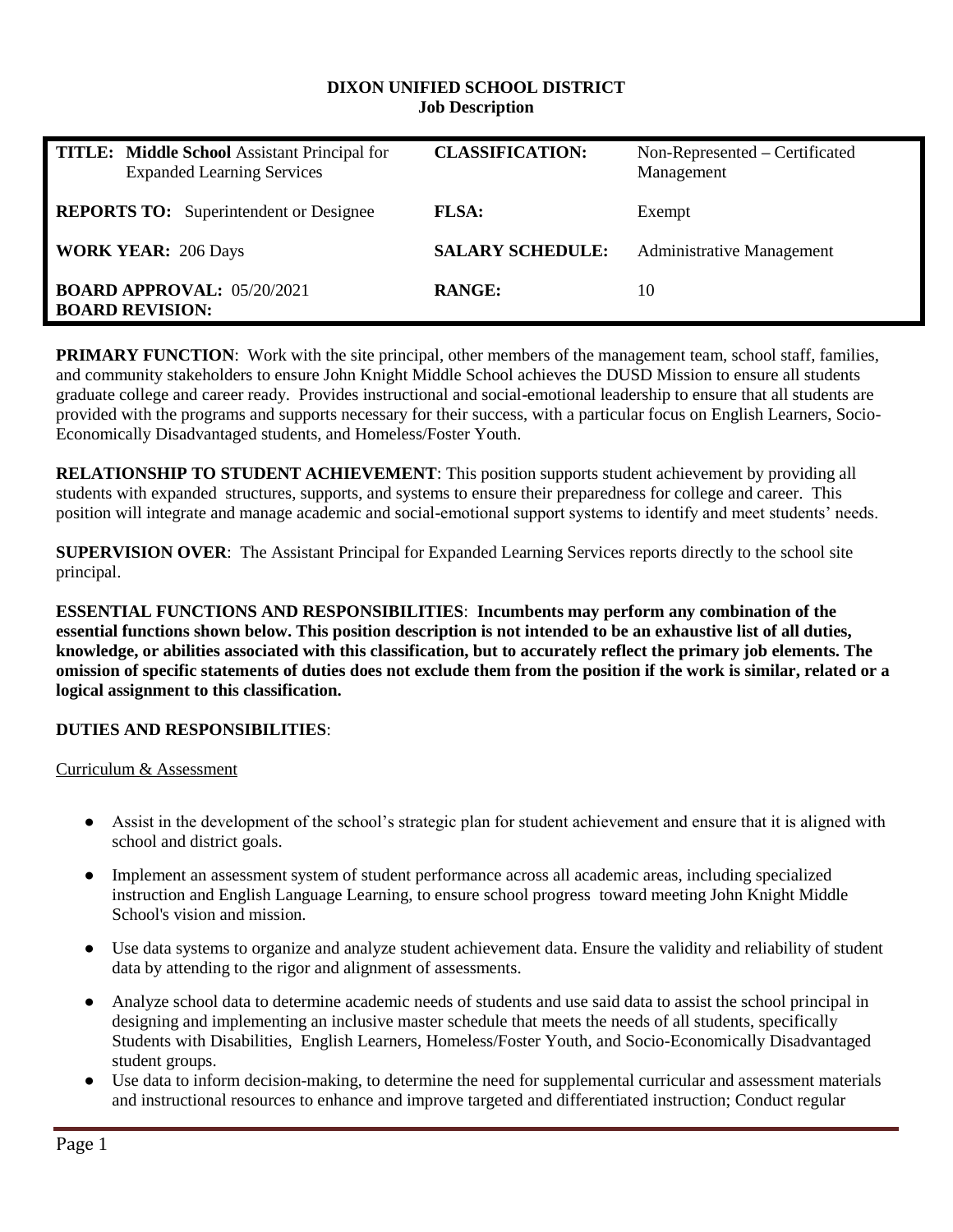collaboration with and among teachers to discuss data trends, and problem solve to prioritize the teacher actions that will most impact student performance.

- Work with the site's AVID Site Team to implement and monitor AVID site goals, especially those which research demonstrates have a high impact on at-promise youth, English Learners, Socio-Economically Disadvantaged students, and Homeless/Foster Youth.
- Assist with the creation, completion and presentation of school reports, as well as required reports for district stakeholders.
- ●

# Culture & Climate

- Oversee JKMS's programs targeted at meeting the social-emotional needs of our students.
- Provide high quality school-wide professional development designed to build proficiency around positive classroom culture, teacher mindset, equity, and culturally responsive practices.
- Implement a Positive Behavior and Intervention Support designed to produce a school culture with and focus on college and career readiness, respect, and productivity in a safe academic environment.
- Analyze school wide culture data and make adjustments to ensure fidelity of implementation of the JKMS Positive Behavioral Interventions and Supports (PBIS)model.
- Ensure the PBIS implementation is consistent in reducing behavioral infractions among student groups, and especially those historically overrepresented in these numbers. Act strategically, leveraging data and supports appropriately by reviewing student infraction data, identifying opportunities to improve, and building a response plan.
- Develop and support school culture routines designed to promote student social belonging and leadership.
- Drive fidelity of school culture systems across the school, including behavior management, attendance, and other modes of operations.
- Oversee character development, discipline, and supervision, and manage all student activities.
- Lead attendance improvement initiatives, focusing particularly on improving attendance patterns among our special education, English learners, homeless, foster youth and socio-economically disadvantaged student groups.
- Act as a champion of JKMS's mission and values through coaching and modeling.
- Model how to build strong, mutually respectful, culturally competent relationships among students, staff and families and support the JKMS team to do the same.
- Other duties as assigned

## **LICENSES AND REQUIREMENTS:**

- A valid Administrative Services Credential issued by the California Commission on Teacher Credentialing.
- Five years minimum experience as a teacher.
- Fingerprint/criminal justice clearance.
- Possession of a negative TB risk assessment certificate and, if risk factors are identified, a negative TB examination, that is no more than 60 days old and renewable at least once every four years.

### **KNOWLEDGE AND ABILITIES: The following outline of essential knowledge, abilities, and physical requirements is not exhaustive and may be supplemented as necessary in accordance with the job.**

## KNOWLEDGE OF:

- Principles, techniques, strategies, goals, and objectives of public education.
- Procedures, methods, and strategies of organization, management, and supervision.
- Current innovative and creative curriculum and instructional trends regarding intermediate age students.
- Curriculum development, instructional program delivery strategies, and program supervision, assessment, and evaluation.
- Effective professional development planning and implementation.
- Results and performance evaluation techniques pertaining to program and personnel performance effectiveness.